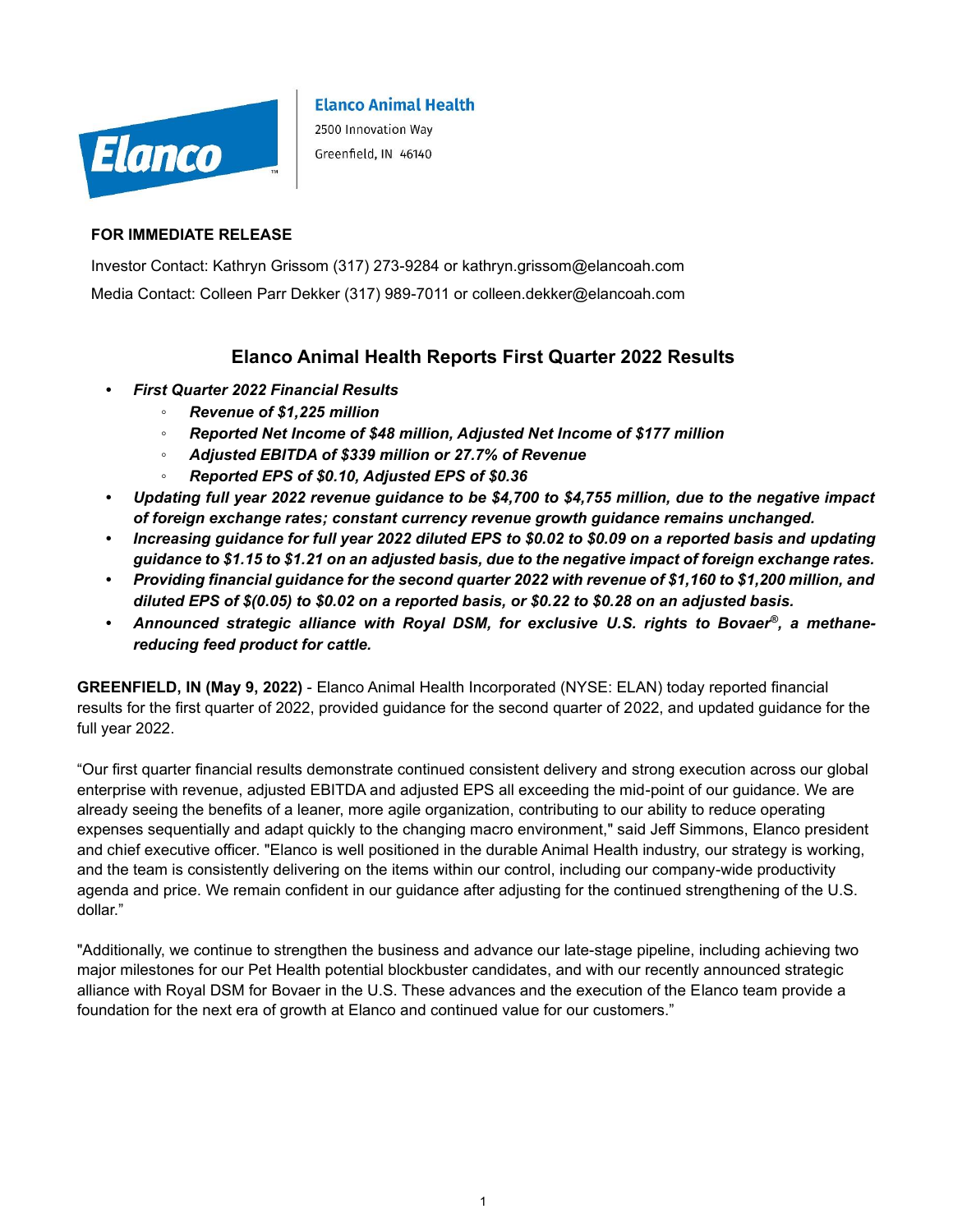## **Financial Highlights**

#### **First Quarter Results**

| 1 1131 QUART 11634113<br>(dollars in millions, except per share amounts) | 2022    | 2021     | Change (%) | $CER^{(1)}$ Change (%) |
|--------------------------------------------------------------------------|---------|----------|------------|------------------------|
| <b>Pet Health</b>                                                        | \$639   | \$645    | (1)%       | 2%                     |
| Farm Animal                                                              | \$569   | \$578    | (2)%       | 1%                     |
| Cattle                                                                   | \$247   | \$261    | (5)%       | (3)%                   |
| Poultry                                                                  | \$180   | \$171    | 5 %        | 9 %                    |
| Swine                                                                    | \$99    | \$123    | (20)%      | (18)%                  |
| Aqua                                                                     | \$43    | \$23     | 87 %       | 96 %                   |
| <b>Contract Manufacturing</b>                                            | \$17    | \$19     | (11)%      | (8)%                   |
| <b>Total Revenue</b>                                                     | \$1,225 | \$1,242  | $(1)\%$    | 2%                     |
| <b>Reported Net Income (Loss)</b>                                        | \$48    | \$(61)   | 179 %      |                        |
| <b>Adjusted EBITDA</b>                                                   | \$339   | \$343    | $(1)\%$    |                        |
| <b>Reported EPS</b>                                                      | \$0.10  | \$(0.12) | 183 %      |                        |
| <b>Adjusted EPS</b>                                                      | \$0.36  | \$0.37   | (3)%       |                        |

 $<sup>(1)</sup>$  CER = Constant Exchange Rate, representing the growth rate excluding the impact of foreign exchange rates.</sup> Certain reclassifications of prior year farm animal species revenue has been made to conform to the current year's presentation.

Numbers may not add due to rounding.

In the first quarter of 2022, revenue was \$1,225 million, a decrease of 1% on a reported basis, or an increase of 2% excluding the unfavorable impact of foreign exchange rates, compared with the first quarter of 2021.

**Pet Health** revenue was \$639 million, a decrease of 1% on a reported basis or an increase of 2% excluding the unfavorable impact from foreign exchange rates, with a 2% increase from price. Seresto® returned to growth in the first quarter, contributing \$161 million and growing 6% on a reported basis compared to the first quarter of 2021. This, and growth from the Credelio franchise and Galliprant, was partially offset by continued pressure on legacy parasiticide brands, including prescription products Trifexis and Advantage Multi. The Advantage® family of products contributed \$137 million in the quarter, a decline of 5% on a reported basis compared to the first quarter of 2021, driven by a decline in the U.S., including temporary stock-outs for certain retail products, partially offset by strong growth in several international markets, including China.

**Farm Animal** revenue was \$569 million, a decrease of 2% on a reported basis or an increase of 1% excluding the unfavorable impact from foreign exchange rates, with a 1% increase from price. Improved producer demand and innovation in poultry as well as strong aqua demand was partially offset by the continuation of pressured economics for swine producers in China that began in the second half of 2021 compared to a strong first quarter of 2021. Additionally, cattle declined in the quarter primarily driven by generic competition.

**Contract Manufacturing** revenue was \$17 million, a decrease of 11% or 8% when excluding the unfavorable impact from foreign exchange rates.

Reported and adjusted gross profit was \$716 million, or 58.4% of revenue in the first quarter of 2022. Gross profit as a percent of revenue improved 430 bps on a reported basis, primarily driven by the amortization of the fair value adjustment of \$62 million recorded from the acquisition of Bayer Animal Health in the first quarter of 2021. On an adjusted basis, gross profit as a percent of sales declined 80 bps as compared to the first quarter of 2021, primarily driven by inflation on input costs, freight, and conversion costs, partially offset by continued improvements in manufacturing productivity.

Total operating expense was \$401 million for the first quarter of 2022. Marketing, selling and administrative expenses decreased 8% to \$320 million, and research and development expenses decreased 9% to \$81 million.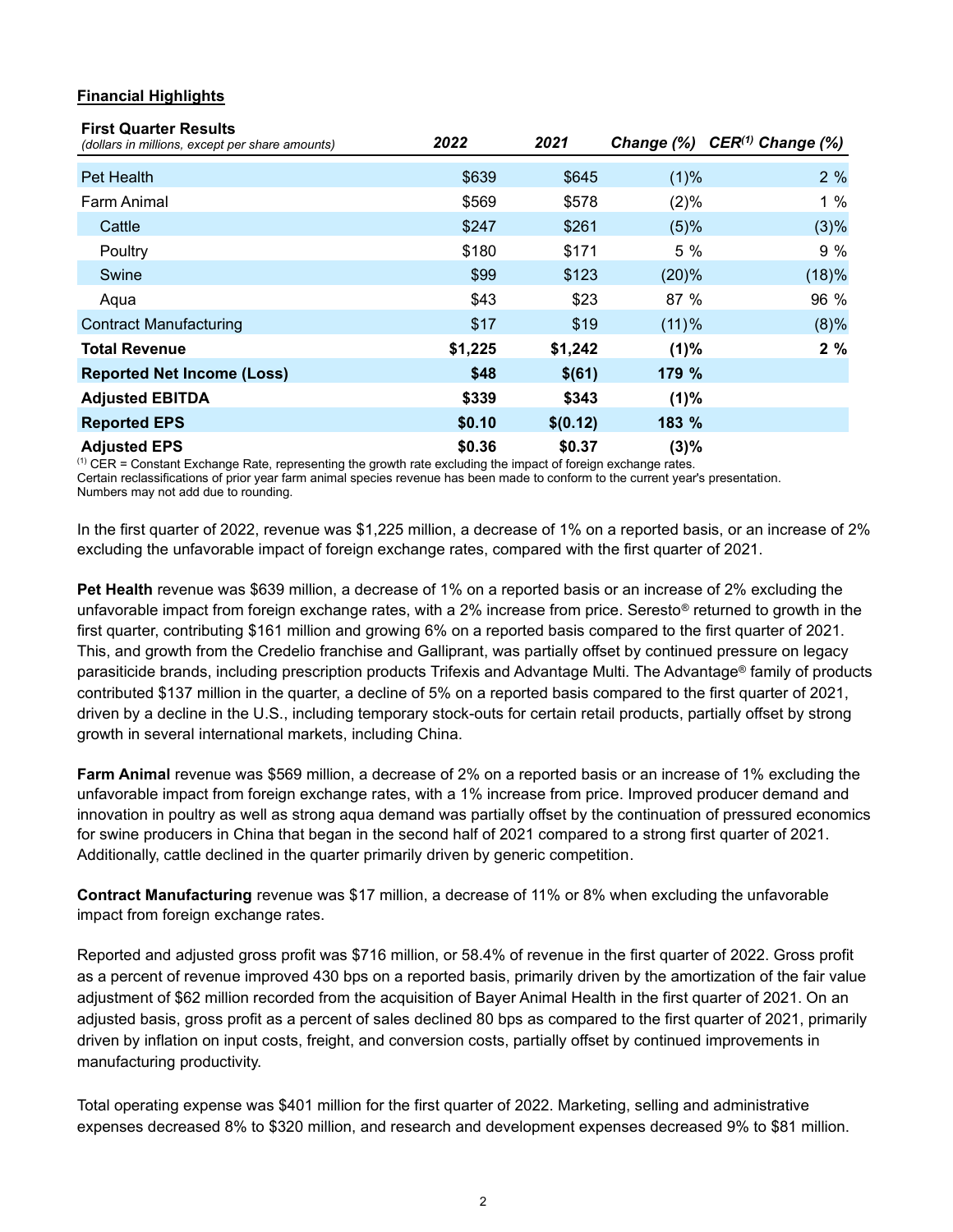The decrease was driven by the disciplined execution of recent strategic actions more than offsetting cost inflation and continued investment in key strategic priorities.

Asset impairment, restructuring, and other special charges decreased to \$46 million in the first quarter of 2022 from \$108 million in the first quarter of 2021, primarily due to period over period decreases in overall acquisition and systems implementation related charges. Net interest expense decreased to \$52 million in the first quarter of 2022 from \$61 million in the first quarter of 2021, primarily due to the favorable impact of refinancing debt at lower interest rates.

The reported effective tax rate increased to 32.1% in the first quarter of 2022 compared to 23.5% in the first quarter of 2021, primarily driven by the 2017 U.S. tax law change that became effective January 1st, 2022, requiring the capitalization of certain R&D expenses. The adjusted effective tax rate was also impacted by the tax law change, increasing from 21.3% in the first quarter of 2021 to 30.4% in the first quarter of 2022.

Net income for the first quarter of 2022 was \$48 million and \$0.10 per diluted share on a reported basis, compared with a net loss of \$61 million and \$(0.12) per diluted share for the same period in 2021. On an adjusted basis, net income for the first quarter of 2022 was \$177 million and \$0.36 per diluted share, representing a 3% decrease for each, compared with the same period in 2021.

Adjusted EBITDA was \$339 million in the first quarter of 2022, a decrease of 1% compared to the first quarter of 2021. Adjusted EBITDA as a percent of revenue was 27.7% compared with 27.6% for the first quarter of 2021, an increase of 10 basis points.

### **Working Capital and Balance Sheet**

Operating cash flow was \$(62) million in the first quarter of 2022 compared to \$22 million in the first quarter of 2021. The cash used in the first quarter of 2022 reflects a reduction in accounts payable and other liabilities, annual bonus payouts, and increased severance payments.

As of March 31, 2022, Elanco's net leverage ratio was 5.6x adjusted EBITDA, an increase of 0.1x compared to December 31, 2021, driven by higher net debt in 2022 from the expected seasonality of higher cash outflow in the first quarter. Elanco continues to expect to end 2022 with a net leverage ratio of 4.75x adjusted EBITDA.

For further detail of non-GAAP measures, see the Reconciliation of GAAP Reported to Selected Non-GAAP Adjusted Information tables later in this press release.

#### **Select Business Highlights Since the Last Earnings Call**

- Announced **strategic alliance with Royal DSM** for exclusive rights to seek regulatory approval for, and produce and commercialize Bovaer® in the U.S. Bovaer, a methane-reducing feed additive for cattle, is expected to have blockbuster revenue potential in excess of \$200 million annually, with initial contribution by mid-decade.
- **Completed the carve out of our microbiome platform and pipeline** by launching BiomEdit, a company that is expected to discover, develop and introduce novel probiotics, bioactive molecules, engineered microbial medicines and microbial monitoring services for animal health.
- Successfully **completed debt tender** for \$406 million of the \$750 million outstanding 4.272% Senior Notes due 2023. Entered into a supplemental agreement with Farm Credit for a new incremental term facility of \$250 million.
- Since the beginning of the year, Elanco received **5 portfolio enhancing product approvals, primarily in Pet Health** in major markets, and remain on track for at least 7 approvals in 2022.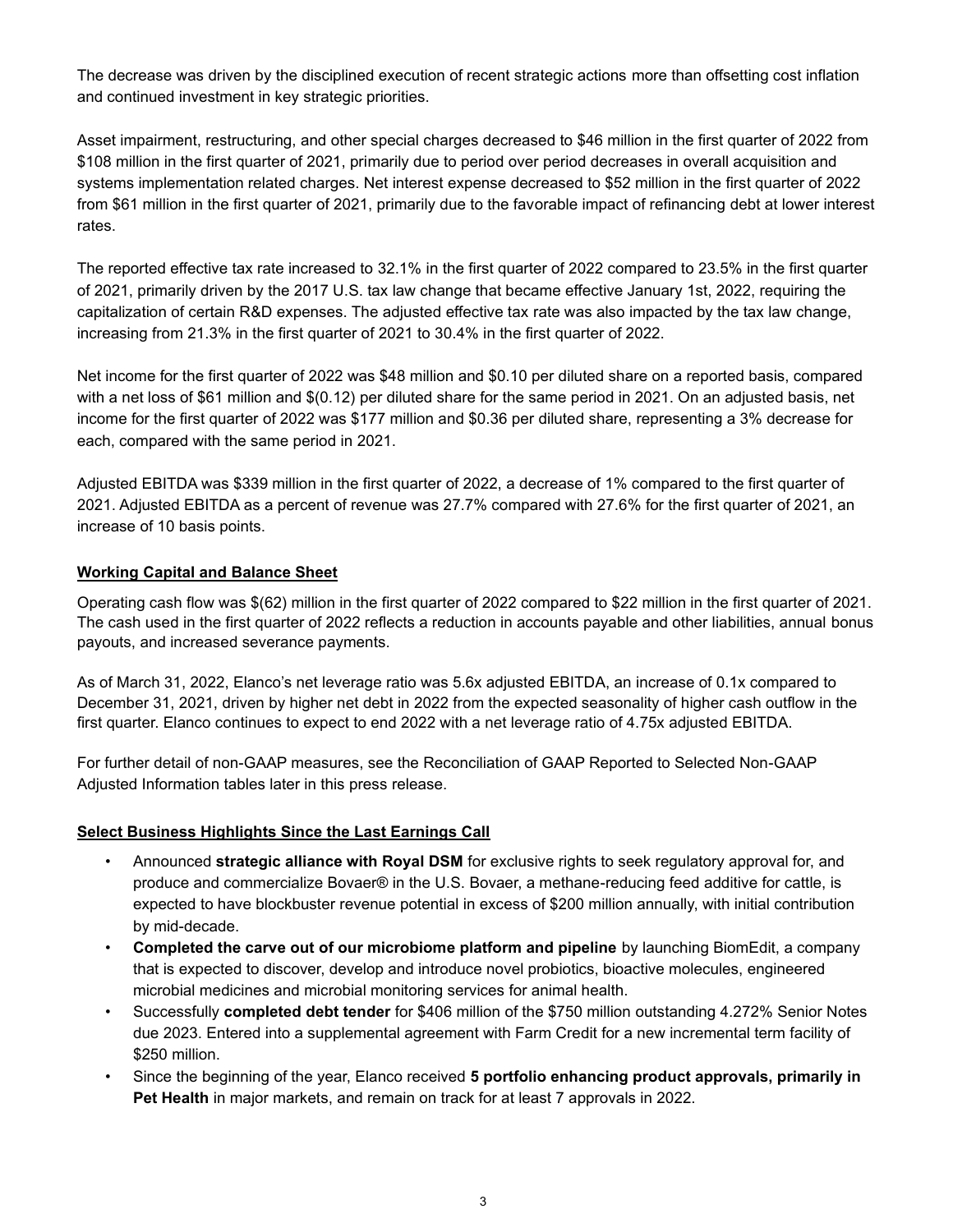## **FINANCIAL GUIDANCE**

Elanco is updating financial guidance for the full year 2022, summarized in the following table:

| 2022 Full Year<br>(dollars in millions, except per share amounts) | February 2022<br><b>Guidance</b> |    |         | <b>May 2022</b><br><b>Guidance</b> |    |         |  |
|-------------------------------------------------------------------|----------------------------------|----|---------|------------------------------------|----|---------|--|
|                                                                   |                                  |    |         |                                    |    |         |  |
| Revenue                                                           | \$4.745                          | to | \$4.800 | \$4.700                            | to | \$4,755 |  |
| <b>Reported Net Income</b>                                        | \$4                              | to | \$27    | \$10                               | to | \$41    |  |
| <b>Adjusted EBITDA</b>                                            | \$1,140                          | to | \$1,180 | \$1,125                            | to | \$1,165 |  |
| Reported EPS                                                      | \$0.01                           | to | \$0.07  | \$0.02                             | to | \$0.09  |  |
| <b>Adjusted EPS</b>                                               | \$1.18                           | to | \$1.24  | \$1.15                             | to | \$1.21  |  |

For the full year 2022, the company now anticipates revenue between \$4,700 million and \$4,755 million, including a headwind of approximately \$140 million from the unfavorable impact of foreign exchange rates compared to 2021. This represents an incremental \$45 million headwind compared to the February guidance. Additionally, the company has updated its guidance for reported net income, adjusted EBITDA, reported EPS and adjusted EPS to reflect the impact of the strengthening U.S. dollar.

Additionally, Elanco is providing financial guidance for the second quarter of 2022, summarized in the following table:

| <b>2022 Second Quarter</b><br>(dollars in millions, except per share amounts) |          | <b>Guidance</b> |         |
|-------------------------------------------------------------------------------|----------|-----------------|---------|
| Revenue                                                                       | \$1.160  | to              | \$1,200 |
| Reported Net Income (Loss)                                                    | \$(23)   | to              | \$6     |
| <b>Adjusted EBITDA</b>                                                        | \$245    | to              | \$275   |
| <b>Reported EPS</b>                                                           | \$(0.05) | to              | \$0.02  |
| <b>Adjusted EPS</b>                                                           | \$0.22   | to              | \$0.28  |

For the second quarter of 2022, the company anticipates revenue between \$1,160 million and \$1,200 million, with an expected headwind of approximately \$45 million from the unfavorable impact of foreign exchange rates compared to the second quarter of 2021. The expected 4% revenue decline at constant currency for the second quarter 2022 is primarily driven by emerging macro conditions including the situations in China, Ukraine and Russia, as well as stock-outs of certain U.S. pet health products and a partial shift of aqua product demand into the first quarter from the second quarter as a result of strong underlying salmon market prices.

The implied guidance for the second half of 2022 includes an acceleration of revenue and profitability growth. The company's initial guidance for full year 2022 in February included an expected second half acceleration of revenue growth from price increases, the improvement of year over year unfavorable comparisons across many parts of the business, including contract manufacturing, and the increasing contribution from innovation. The company's updated guidance for full year 2022 now includes expected benefit from incremental price improvement and sales phasing in China from the second quarter of 2022 to the second half of 2022 from expected easing of COVID-19 restrictions. Importantly, the company expects headwinds from the war in Ukraine to continue the rest of this year.

The financial guidance reflects foreign exchange rates as of the beginning of May.

Further details on guidance, including GAAP reported to non-GAAP adjusted reconciliations, are included in the financial tables of this press release and will be discussed on the company's conference call this morning.

### **WEBCAST & CONFERENCE CALL DETAILS**

Elanco will host a webcast and conference call at 8:00 a.m. Eastern time today, during which company executives will review first quarter financial and operational results, discuss second quarter and full year 2022 financial guidance, and respond to questions from analysts. Investors, analysts, members of the media and the public may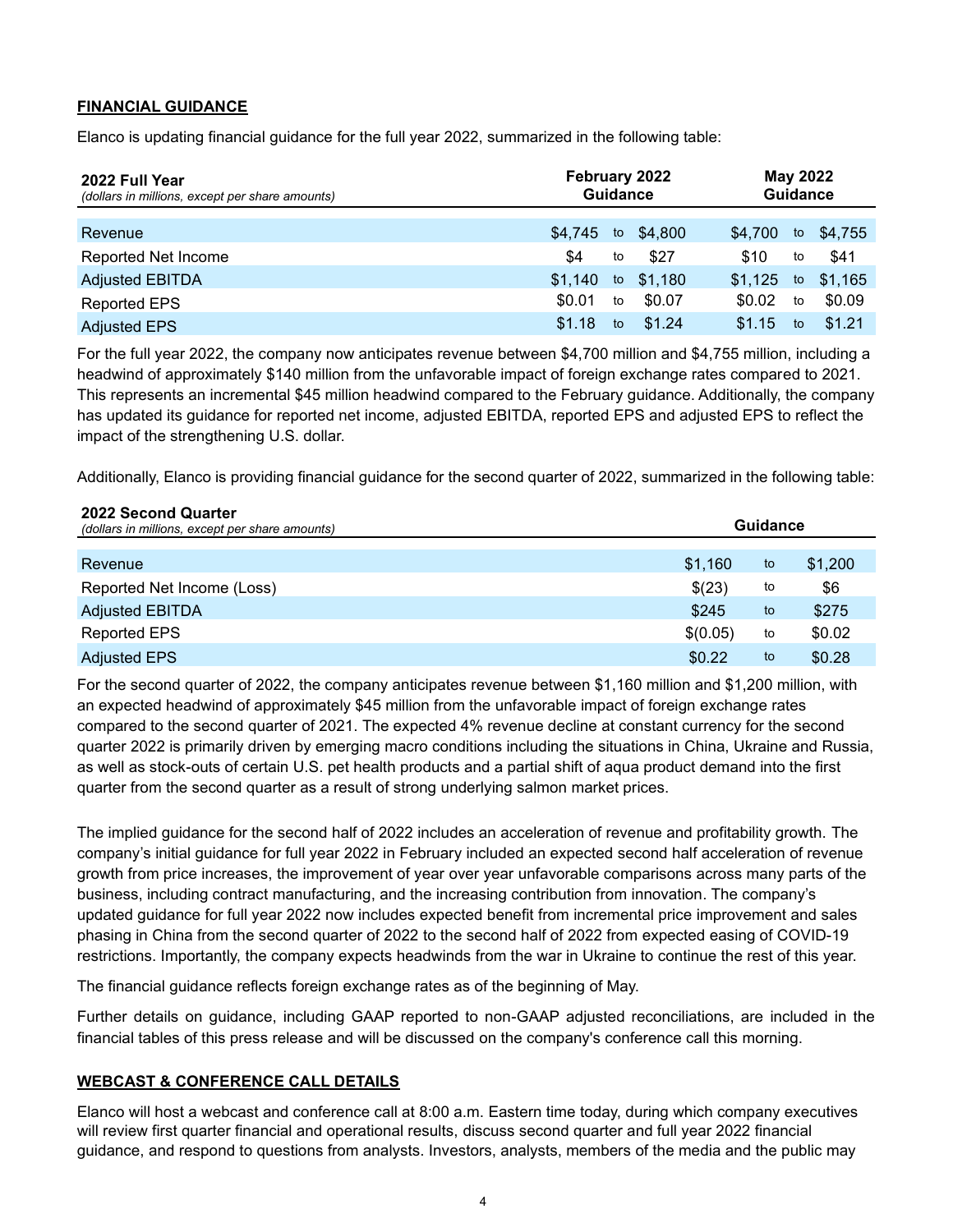access the live webcast and accompanying slides by visiting the Elanco website at https://investor.elanco.com and selecting Events and Presentations. A replay of the webcast will be archived and made available a few hours after the event on the company's website, at https://investor.elanco.com/investor/events-and-presentations.

### **ABOUT ELANCO**

Elanco Animal Health Incorporated (NYSE: ELAN) is a global leader in animal health dedicated to innovating and delivering products and services to prevent and treat disease in farm animals and pets, creating value for farmers, pet owners, veterinarians, stakeholders, and society as a whole. With nearly 70 years of animal health heritage, we are committed to helping our customers improve the health of animals in their care, while also making a meaningful impact on our local and global communities. At Elanco, we are driven by our vision of Food and Companionship Enriching Life and our Elanco Healthy Purpose™ Sustainability/ESG framework – all to advance the health of animals, people and the planet. Learn more at www.elanco.com.

#### **Cautionary Statement Regarding Forward-Looking Statements**

This press release contains forward-looking statements within the meaning of Section 27A of the Securities Act of 1933 and Section 21E of the Securities Exchange Act of 1934, including, without limitation, statements concerning product launches and revenue from such products, our 2022 full year and second quarter guidance and long-term expectations, our expectations regarding debt levels, and expectations regarding our industry and our operations, performance and financial condition, and including, in particular, statements relating to our business, growth strategies, distribution strategies, product development efforts and future expenses.

Forward-looking statements are based on our current expectations and assumptions regarding our business, the economy and other future conditions. Because forward-looking statements relate to the future, by their nature, they are subject to inherent uncertainties, risks and changes in circumstances that are difficult to predict. As a result, our actual results may differ materially from those contemplated by the forward-looking statements. Important factors that could cause actual results to differ materially from those in the forward-looking statements include regional, national, or global political, economic, business, competitive, market, and regulatory conditions, including but not limited to the following:

- heightened competition, including from generics;
- the impact of disruptive innovations and advances in veterinary medical practices, animal health technologies and alternatives to animal-derived protein;
- changes in regulatory restrictions on the use of antibiotics in farm animals;
- our ability to implement our business strategies or achieve targeted cost efficiencies and gross margin improvements;
- consolidation of our customers and distributors;
- an outbreak of infectious disease carried by farm animals;
- the impact on our operations, the supply chain, customer demand, and our liquidity as a result of the COVID-19 global health pandemic;
- the potential impact on our business and global economic conditions resulting from the conflict involving Russia and Ukraine;
- the success of our R&D and licensing efforts;
- misuse, off-label or counterfeiting use of our products;
- unanticipated safety, quality or efficacy concerns and the impact of identified concerns associated with our products;
- fluctuations in our business results due to seasonality and other factors;
- the impact of weather conditions and the availability of natural resources;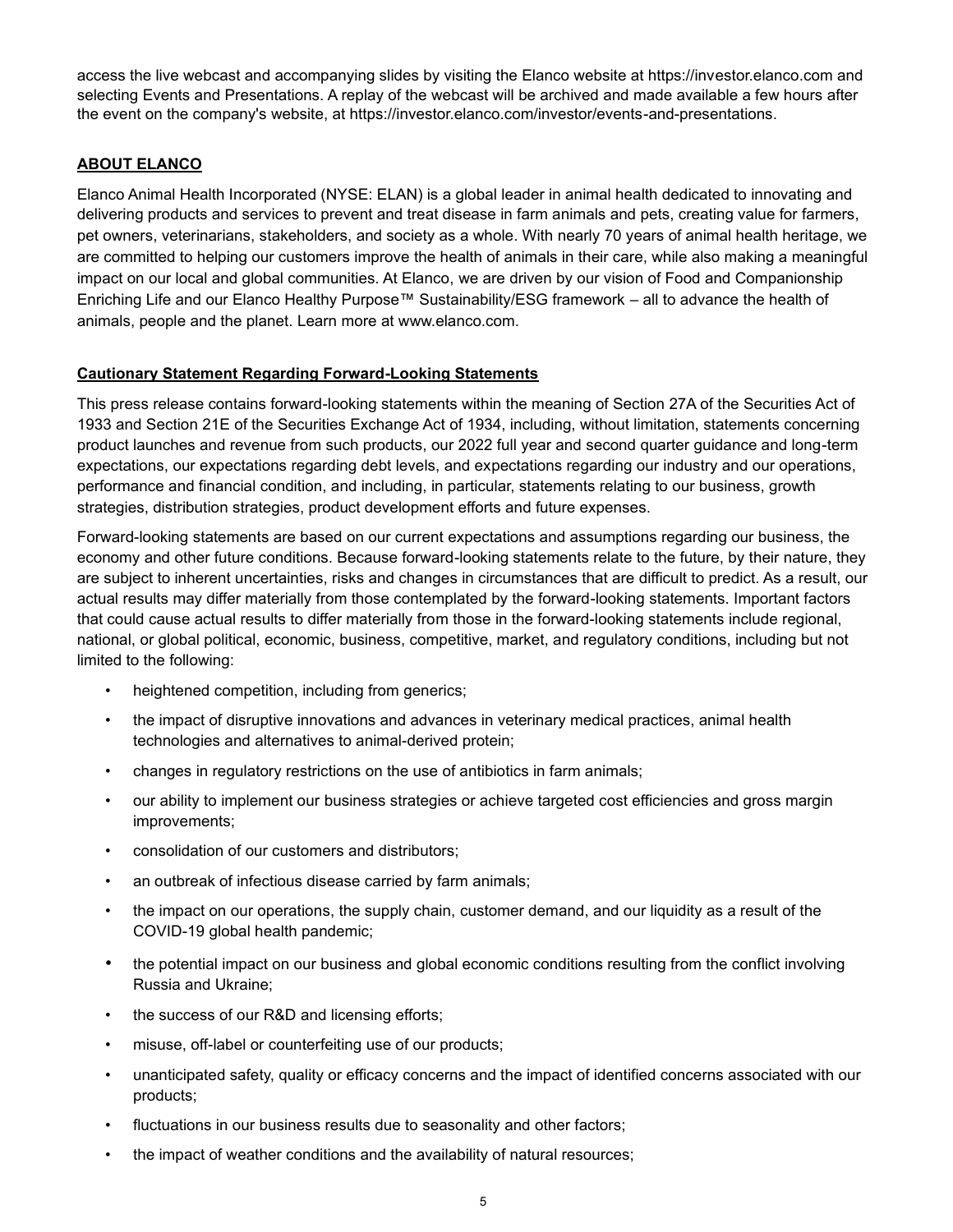- risks related to the modification of foreign trade policy;
- risks related to currency rate fluctuations;
- our dependence on the success of our top products;
- the impact of customer exposure to rising costs and reduced customer income;
- the lack of availability or significant increases in the cost of raw materials;
- use of alternative distribution channels and the impact of increased or decreased sales to our channel distributors resulting in fluctuation in our revenues;
- risks related to the write down of goodwill or identifiable intangible assets;
- risks related to the evaluation of animals;
- manufacturing problems and capacity imbalances;
- the impact of litigation, regulatory investigations, and other legal matters and the risk that our insurance policies may be insufficient to protect us from the impact of such matters;
- actions by regulatory bodies, including as a result of their interpretation of studies on product safety;
- risks related to tax expense or exposure;
- risks related to environmental, health and safety laws and regulations;
- risks related to our presence in foreign markets;
- challenges to our intellectual property rights or our alleged violation of rights of others;
- our dependence on sophisticated information technology and infrastructure and impact of breaches of our information technology systems;
- the impact of increased regulation or decreased financial support related to farm animals;
- adverse effects of labor disputes, strikes, work stoppages, and the loss of key personnel or highly skilled employees;
- risks related to underfunded pension plan liabilities;
- our ability to complete acquisitions and successfully integrate the businesses we acquire, including KindredBio and the animal health business of Bayer (Bayer Animal Health);
- the effect of our substantial indebtedness on our business, including restrictions in our debt agreements that will limit our operating flexibility; and
- risks related to certain governance provisions in our constituent documents.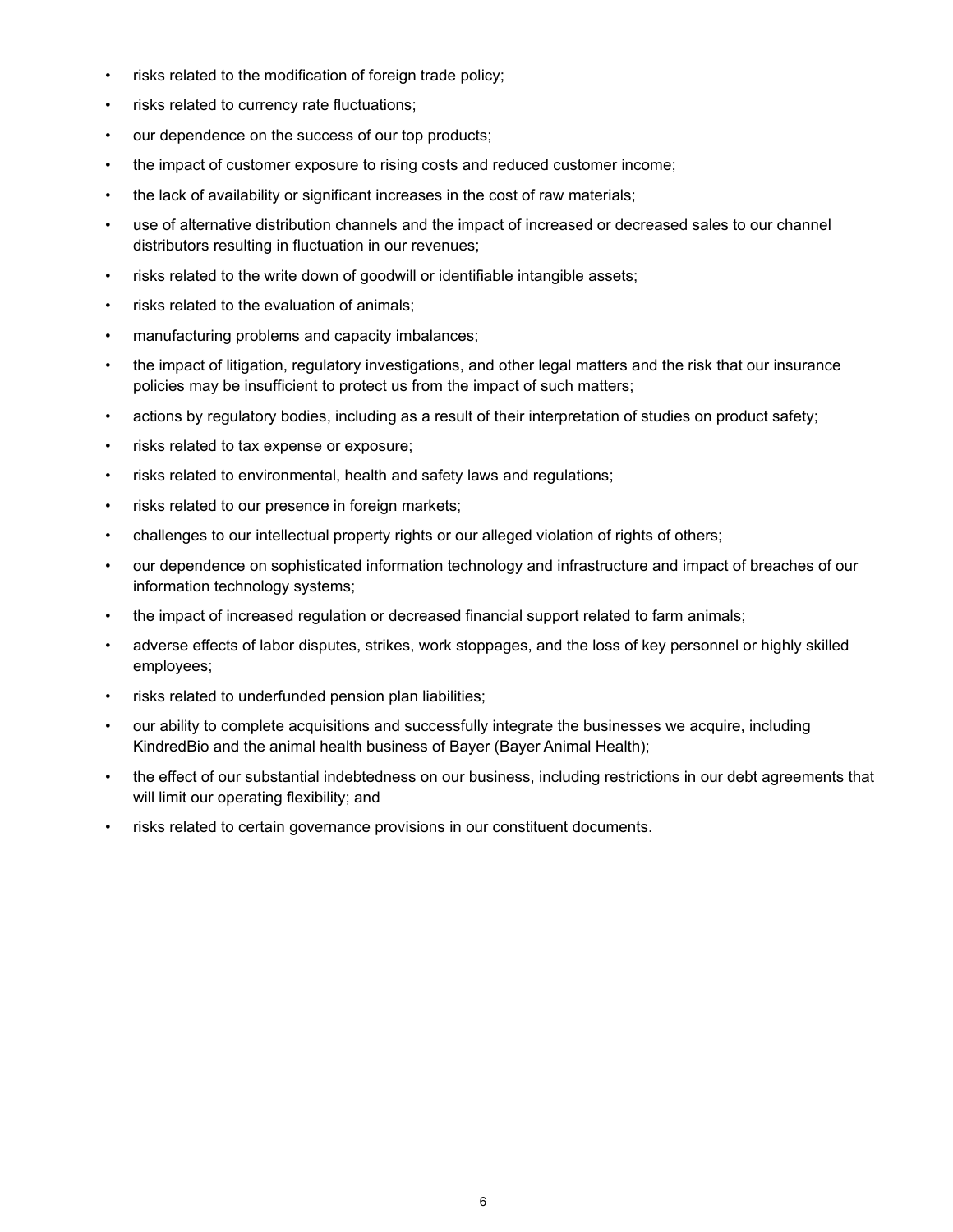For additional information about the factors that could cause actual results to differ materially from forward-looking statements, please see the company's latest Form 10-K and Form 10-Q filed with the Securities and Exchange Commission. Although we have attempted to identify important risk factors, there may be other risk factors not presently known to us or that we presently believe are not material that could cause actual results and developments to differ materially from those made in or suggested by the forward-looking statements contained in this press release. If any of these risks materialize, or if any of the above assumptions underlying forward-looking statements prove incorrect, actual results and developments may differ materially from those made in or suggested by the forward-looking statements contained in this press release. We caution you against relying on any forwardlooking statements, which should also be read in conjunction with the other cautionary statements that are included elsewhere in this press release. Any forward-looking statement made by us in this press release speaks only as of the date thereof. Factors or events that could cause our actual results to differ may emerge from time to time, and it is not possible for us to predict all of them. We undertake no obligation to publicly update or to revise any forwardlooking statement, whether as a result of new information, future developments or otherwise, except as may be required by law. Comparisons of results for current and any prior periods are not intended to express any future trends or indications of future performance, unless specifically expressed as such, and should be viewed as historical data.

### **Use of Non-GAAP Financial Measures:**

We use non-GAAP financial measures, such as revenue excluding the impact of foreign exchange rate effects, adjusted constant currency revenue growth, EBITDA, EBITDA margin, adjusted EBITDA, adjusted EBITDA margin, adjusted net income (loss), adjusted EPS, adjusted gross profit, adjusted gross margin and net debt leverage to assess and analyze our operational results and trends as explained in more detail in the reconciliation tables later in this release.

We believe these non-GAAP financial measures are useful to investors because they provide greater transparency regarding our operating performance. Reconciliation of non-GAAP financial measures and reported GAAP financial measures are included in the tables accompanying this press release and are posted on our website at www.elanco.com. The primary material limitations associated with the use of such non-GAAP measures as compared to U.S. GAAP results include the following: (i) they may not be comparable to similarly titled measures used by other companies, including those in our industry, (ii) they exclude financial information and events, such as the effects of an acquisition or amortization of intangible assets, that some may consider important in evaluating our performance, value or prospects for the future, (iii) they exclude items or types of items that may continue to occur from period to period in the future and (iv) they may not exclude all unusual or non-recurring items, which could increase or decrease these measures, which investors may consider to be unrelated to our long-term operations. These non-GAAP measures are not, and should not be viewed as, substitutes for U.S. GAAP reported measures. We encourage investors to review our unaudited condensed consolidated and combined financial statements in their entirety and caution investors to use U.S. GAAP measures as the primary means of evaluating our performance, value and prospects for the future, and non-GAAP measures as supplemental measures.

#### **Availability of Certain Information**

We use our website to disclose important company information to investors, customers, employees and others interested in Elanco. We encourage investors to consult our website regularly for important information about Elanco.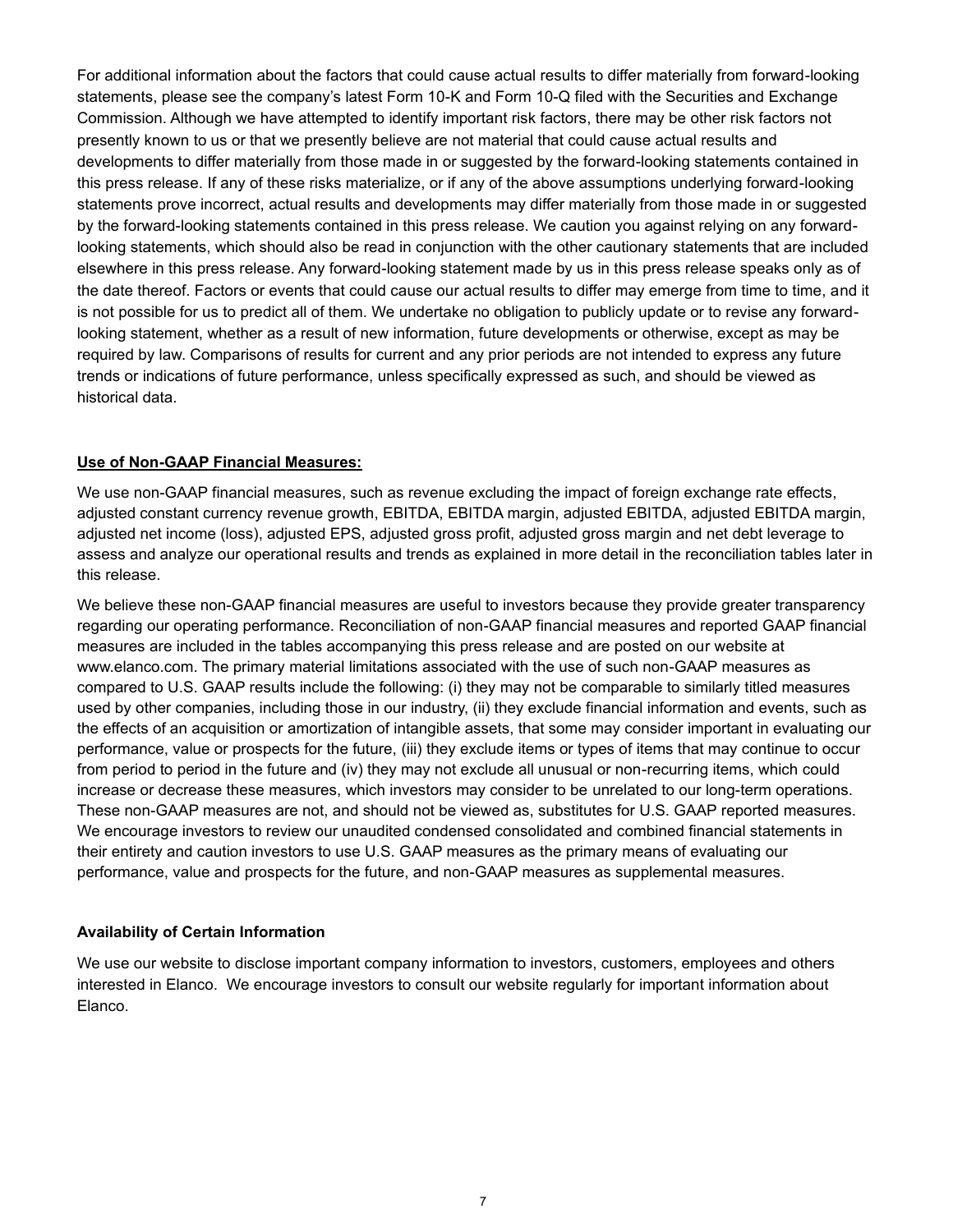# **Elanco Animal Health Incorporated Unaudited Condensed Consolidated Statements of Operations (Dollars and shares in millions, except per share data)**

|                                                            | Three Months Ended March 31, |       |                         |        |
|------------------------------------------------------------|------------------------------|-------|-------------------------|--------|
|                                                            |                              | 2022  |                         | 2021   |
| Revenue                                                    | $\boldsymbol{\$}$            | 1,225 | $\sqrt[6]{\frac{1}{2}}$ | 1,242  |
| Costs, expenses, and other:                                |                              |       |                         |        |
| Cost of sales                                              |                              | 509   |                         | 569    |
| Research and development                                   |                              | 81    |                         | 89     |
| Marketing, selling, and administrative                     |                              | 320   |                         | 348    |
| Amortization of intangible assets                          |                              | 137   |                         | 147    |
| Asset impairment, restructuring, and other special charges |                              | 46    |                         | 108    |
| Interest expense, net of capitalized interest              |                              | 52    |                         | 61     |
| Other expense, net                                         |                              | 9     |                         |        |
| Income (loss) before income taxes                          | \$                           | 71    | \$                      | (80)   |
| Income taxes                                               |                              | 23    |                         | (19)   |
| Net income (loss)                                          | \$                           | 48    | \$                      | (61)   |
| Earnings (loss) per share:                                 |                              |       |                         |        |
| <b>Basic</b>                                               | \$                           | 0.10  | \$                      | (0.12) |
| <b>Diluted</b>                                             | \$                           | 0.10  | $\frac{1}{2}$           | (0.12) |
| Weighted average shares outstanding:                       |                              |       |                         |        |
| <b>Basic</b>                                               |                              | 488.0 |                         | 486.7  |
| <b>Diluted</b>                                             |                              | 492.2 |                         | 486.7  |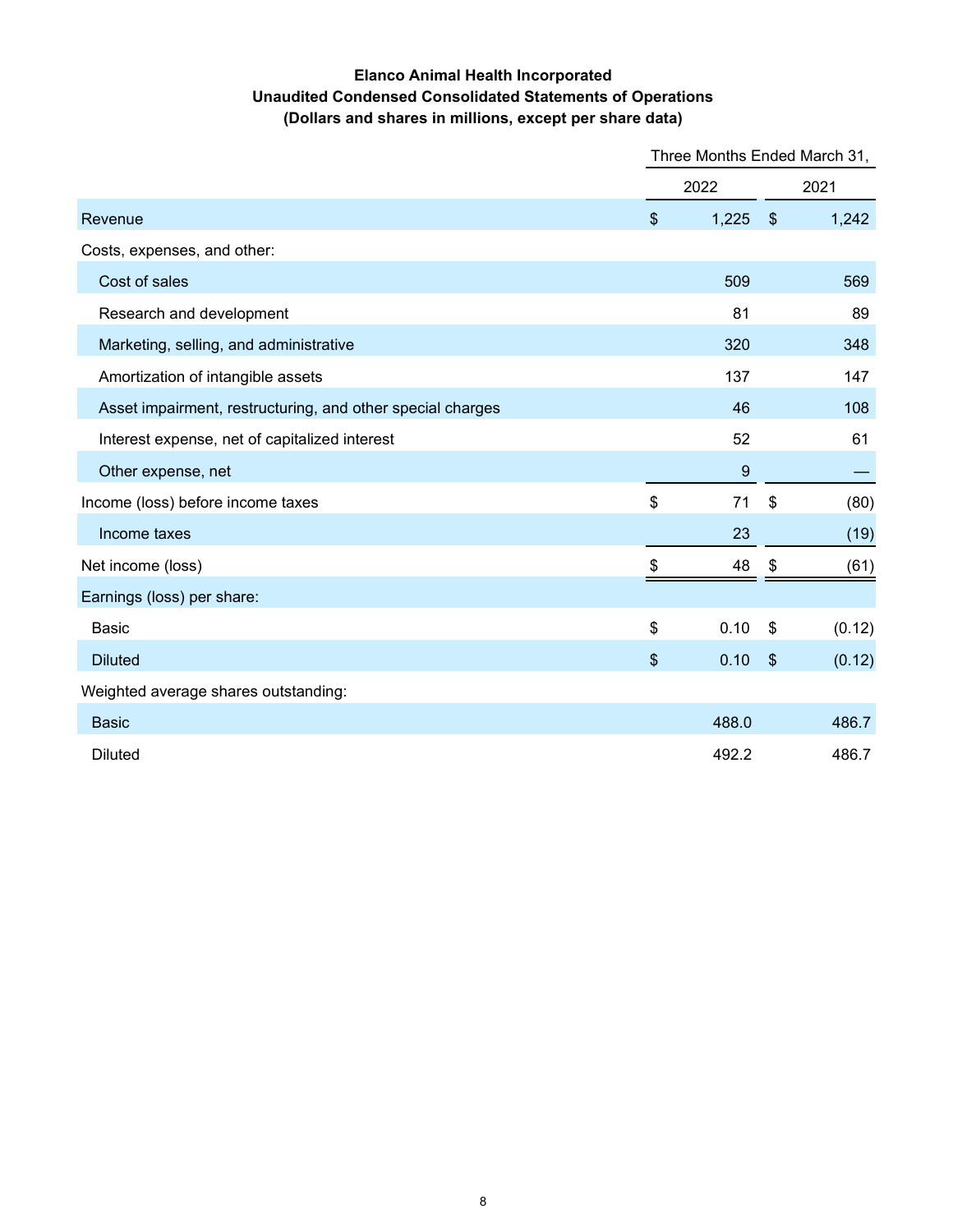# **Elanco Animal Health Incorporated Reconciliation of GAAP Reported to Selected Non-GAAP Adjusted Information (Unaudited) (Dollars and shares in millions, except per share data)**

We define adjusted gross profit as total revenue less adjusted cost of sales and adjusted gross margin as adjusted gross profit divided by total revenue.

We define adjusted net income as net income (loss) excluding amortization of intangible assets, purchase accounting adjustments to inventory, integration costs of acquisitions, severance, asset impairment, gain on sale of assets, facility exit costs, tax valuation allowances and other specified significant items, such as unusual or nonrecurring items that are unrelated to our long-term operations adjusted for income tax expense associated with the excluded financial items.

We define adjusted EBITDA as net income (loss) adjusted for interest expense (income), income tax expense (benefit), and depreciation and amortization, further adjusted to exclude purchase accounting adjustments to inventory, integration costs of acquisitions, severance, asset impairment, gain on sale of assets, facility exit costs and other specified significant items, such as unusual or non-recurring items that are unrelated to our long-term operations.

We define adjusted EPS as adjusted net income divided by the number of weighted average shares outstanding for the periods ended March 31, 2022 and 2021.

We define net debt as gross debt less cash and cash equivalents on the balance sheet. We define gross debt as the sum of the current portion of long-term debt and long-term debt excluding unamortized debt issuance costs. We define the net leverage ratio as gross debt less cash and cash equivalents divided by adjusted EBITDA. This calculation does not include Term Loan B covenant-related adjustments that reduce this leverage ratio.

|                                                                       | Three Months Ended March 31,<br><u> 2022 </u> |                  |                |                                  |                         |                             |                         | Three Months Ended March 31,<br><u> 2021</u> |                                  |                            |                             |
|-----------------------------------------------------------------------|-----------------------------------------------|------------------|----------------|----------------------------------|-------------------------|-----------------------------|-------------------------|----------------------------------------------|----------------------------------|----------------------------|-----------------------------|
|                                                                       |                                               | GAAP<br>Reported |                | Adjusted<br>Items <sup>(b)</sup> |                         | Non-<br>GAAP <sup>(a)</sup> | <b>GAAP</b><br>Reported |                                              | Adjusted<br>Items <sup>(b)</sup> |                            | Non-<br>GAAP <sup>(a)</sup> |
| Cost of sales $(1)$                                                   | \$                                            | 509              | \$             |                                  | \$                      | 509                         | \$<br>569               | \$                                           | 62                               | $\boldsymbol{\mathsf{\$}}$ | 507                         |
| Amortization of intangible assets                                     | \$                                            | 137              | \$             | 137                              | \$                      |                             | \$<br>147               | \$                                           | 147                              | \$                         |                             |
| Asset impairment, restructuring<br>and other special charges $(2)(3)$ | \$                                            | 46               | $\mathfrak{F}$ | 46                               | - \$                    |                             | \$<br>108               | \$                                           | 108                              | \$                         |                             |
| Other expense (income), net $(4)$                                     | \$                                            | 9                | \$             |                                  | \$                      | 9                           | \$                      | \$                                           | (7)                              | \$                         | 7                           |
| Income (loss) before taxes                                            | \$                                            | 71               | \$             | 183                              | $\mathfrak{S}$          | 254                         | \$<br>(80)              | \$                                           | 310                              | \$                         | 231                         |
| Provision for taxes (5) (6)                                           | \$                                            | 23               | \$             | (54) \$                          |                         | 77                          | \$<br>$(19)$ \$         |                                              | (68)                             | - \$                       | 49                          |
| Net income (loss)                                                     | \$                                            | 48               | \$             | 129                              | $\sqrt[6]{\frac{1}{2}}$ | 177                         | \$<br>$(61)$ \$         |                                              | 242                              | \$                         | 182                         |
| Earnings (loss) per share:                                            |                                               |                  |                |                                  |                         |                             |                         |                                              |                                  |                            |                             |
| basic                                                                 | \$                                            | 0.10             | \$             | 0.26                             | \$                      | 0.36                        | \$<br>$(0.12)$ \$       |                                              | 0.50                             | $\mathfrak{F}$             | 0.37                        |
| diluted                                                               | \$                                            | 0.10             | \$             | 0.26                             | \$                      | 0.36                        | \$<br>$(0.12)$ \$       |                                              | 0.50                             | \$                         | 0.37                        |
| Adjusted weighted average shares<br>outstanding:                      |                                               |                  |                |                                  |                         |                             |                         |                                              |                                  |                            |                             |
| basic                                                                 |                                               | 488.0            |                | 488.0                            |                         | 488.0                       | 486.7                   |                                              | 486.7                            |                            | 486.7                       |
| diluted (7)                                                           |                                               | 492.2            |                | 492.2                            |                         | 492.2                       | 486.7                   |                                              | 488.1                            |                            | 488.1                       |

The following is a reconciliation of GAAP Reported for the three months ended March 31, 2022 and 2021 to Selected Non-GAAP Adjusted information:

Numbers may not add due to rounding.

The table above reflects only line items with non-GAAP adjustments.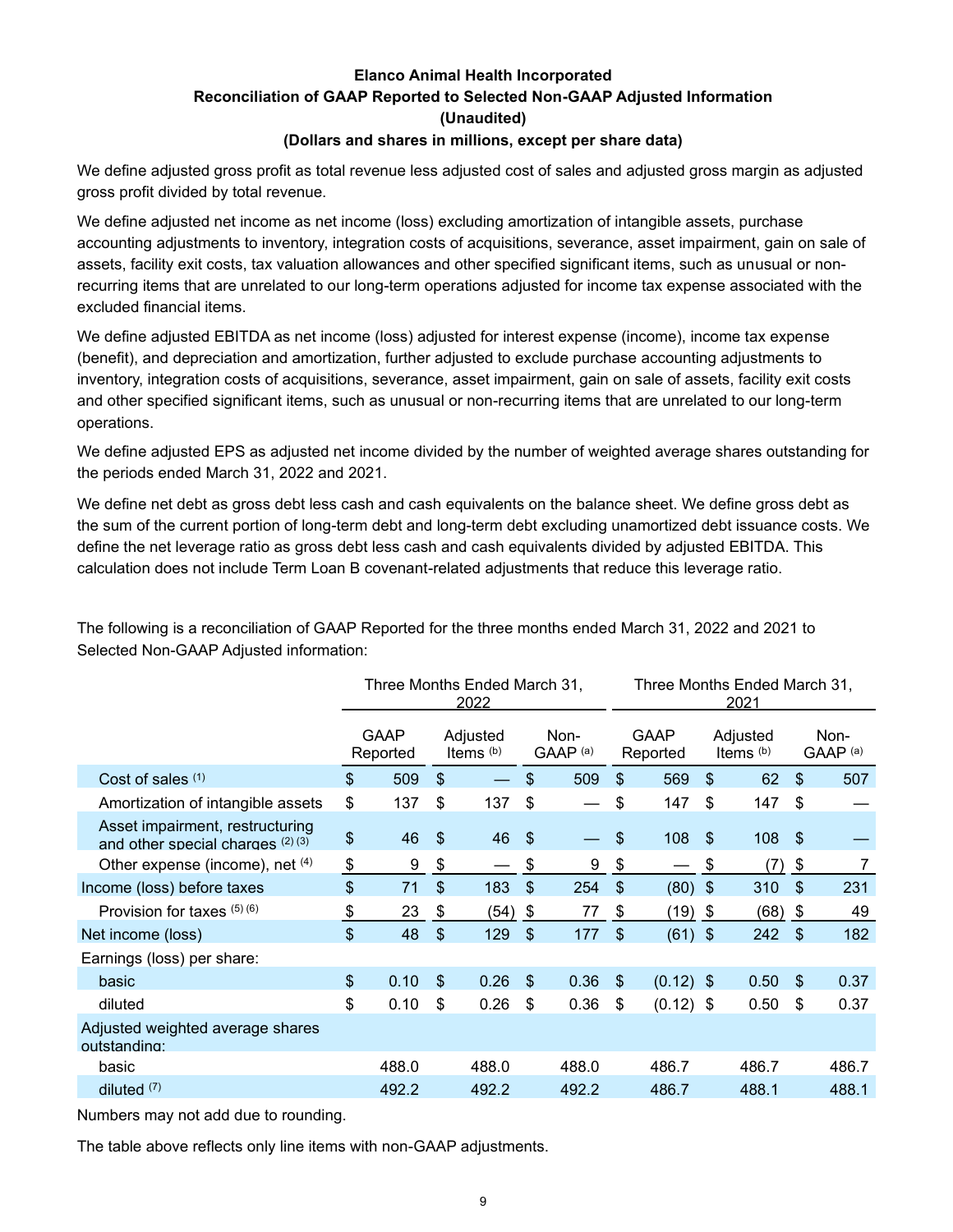- (a) The company uses non-GAAP financial measures that differ from financial statements reported in conformity with U.S. generally accepted accounting principles (GAAP). The company believes that these non-GAAP measures provide useful information to investors. Among other things, they may help investors evaluate the company's ongoing operations. They can assist in making meaningful period-over-period comparisons and in identifying operating trends that would otherwise be masked or distorted by the items subject to the adjustments. Management uses these non-GAAP measures internally to evaluate the performance of the business, including to allocate resources. Investors should consider these non-GAAP measures in addition to, not as a substitute for or superior to, measures of financial performance prepared in accordance with GAAP.
- (b) Adjustments to certain GAAP reported measures for the three months ended March 31, 2022 and 2021 include the following:
	- (1) 2021 excludes amortization of inventory fair value adjustments recorded from the acquisition of Bayer Animal Health (\$62 million).
	- (2) 2022 excludes charges associated with integration efforts and external costs related to the acquisitions of Bayer Animal Health and KindredBio (\$24 million), the finalization of a write-down charge associated with the sale of our manufacturing site in Speke, U.K. (\$28 million), and facility exit costs (\$1 million), partially offset by adjustments resulting from the reversal of severance accruals (\$7 million).
	- (3) 2021 excludes charges associated with integration efforts and external costs related to the acquisition of Bayer Animal Health, and charges primarily related to independent stand-up costs and other related activities (\$81 million), severance (\$26 million), asset impairments (\$9 million), and asset write-downs (\$2 million), partially offset by curtailment gains recognized due to the remeasurement of our pension benefit obligations resulting from workforce reductions associated with our recent restructuring programs (\$9 million) and the gain recorded on the divestiture of an early-stage IPR&D asset acquired as part of the Bayer Animal Health acquisition (\$1 million).
	- (4) 2021 excludes up-front payments received and equity issued to us in relation to a license agreement (\$8 million), partially offset by net losses recorded in relation to divestitures (\$1 million).
	- (5) 2022 represents the income tax expense associated with the adjusted items, as well as a decrease in the valuation allowance recorded against our deferred tax assets during the period (\$16 million).
	- (6) 2021 represents the income tax expense associated with the adjusted items, partially offset by an increase in the valuation allowance recorded against our U.S. deferred tax assets during the period (\$2 million).
	- (7) During the three months ended March 31, 2021, we reported a GAAP net loss and thus potential dilutive common shares were not assumed to have been issued since their effect is anti-dilutive. During the same periods, we reported non-GAAP net income. As a result, potential dilutive common shares would not have an anti-dilutive effect, and diluted weighted average shares outstanding for purposes of calculating adjusted EPS include 1.4 million of common stock equivalents.

|                                                           | Q1 2022    |      | Q1 2021 |
|-----------------------------------------------------------|------------|------|---------|
| As reported diluted EPS                                   | \$<br>0.10 | - \$ | (0.12)  |
| Cost of sales                                             |            |      | 0.13    |
| Amortization of intangible assets                         | 0.28       |      | 0.30    |
| Asset impairment, restructuring and other special charges | 0.09       |      | 0.22    |
| Other expense (income), net                               |            |      | (0.01)  |
| Subtotal                                                  | 0.37       |      | 0.64    |
| Tax impact of adjustments $(1)(2)$                        | (0.11)     |      | (0.14)  |
| Total adjustments to diluted EPS                          | \$<br>0.26 | - \$ | 0.50    |
|                                                           |            |      |         |
| Adjusted diluted EPS (3)                                  | \$<br>0.36 |      | 0.37    |

Numbers may not add due to rounding.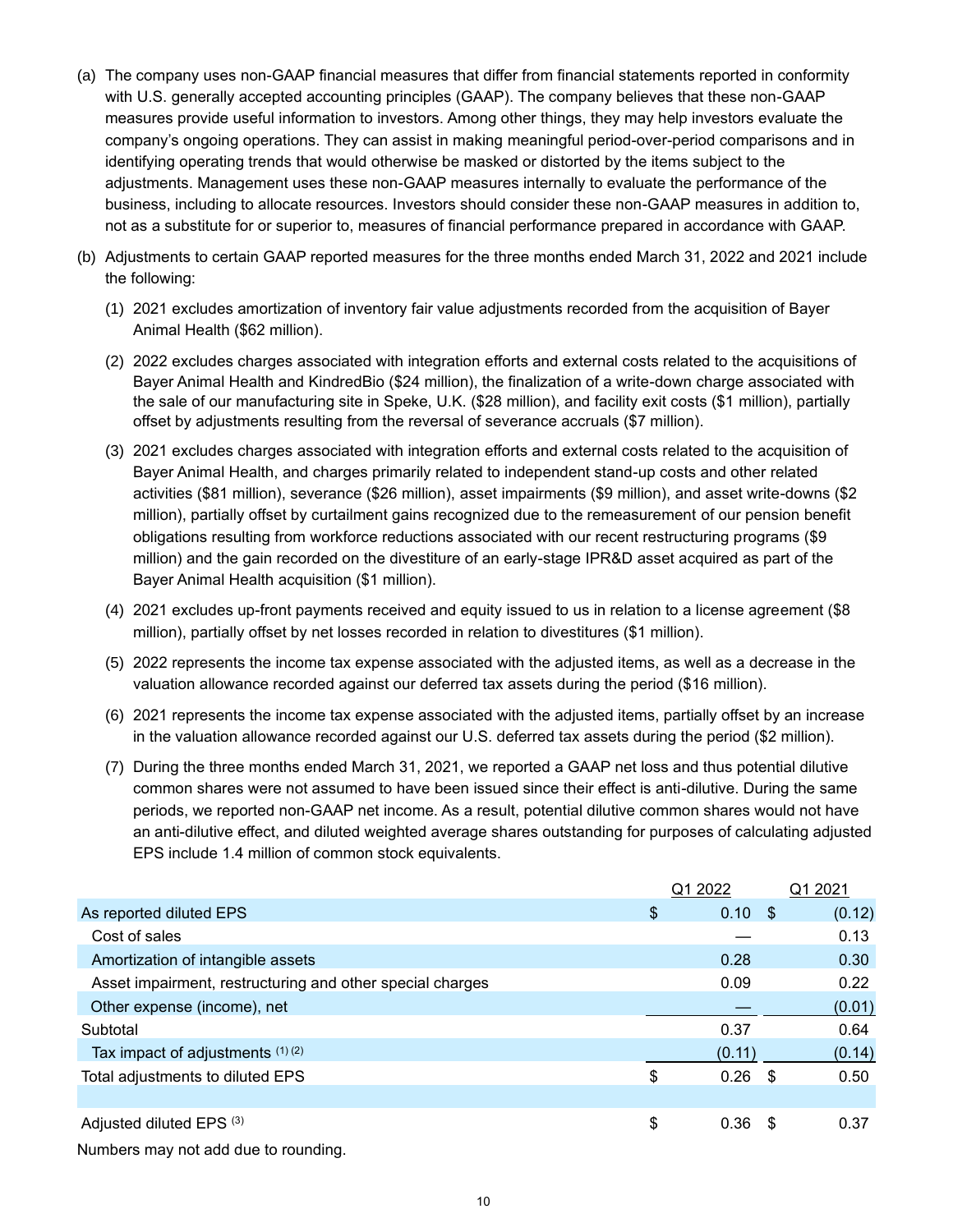(1) 2022 Includes the unfavorable adjustment relating to the decrease in the valuation allowance recorded against our deferred tax assets during the three months ended March 31, 2022 (impact of \$0.03 per share).

(2) 2021 includes the favorable adjustment relating to the valuation allowance recorded against our U.S. deferred tax assets during the three months ended March 31, 2021 (impact of less than \$0.01 per share).

(3) Adjusted diluted EPS is calculated as the sum of as reported diluted EPS and total adjustments to diluted EPS.

For the periods presented, we have not made adjustments for all items that may be considered unrelated to our long-term operations. We believe adjusted EBITDA, when used in conjunction with our results presented in accordance with U.S. GAAP and its reconciliation to net income, enhances investors' understanding of our performance, valuation and prospects for the future. We also believe adjusted EBITDA is a measure used in the animal health industry by analysts as a valuable performance metric for investors. The following is a reconciliation of U.S. GAAP net income for the three months ended March 31, 2022 and 2021 to EBITDA, adjusted EBITDA, and adjusted EBITDA Margin, which is adjusted EBITDA divided by total revenue, for the respective periods:

|                                                           |     | Three Months Ended March 31, |     |       |  |
|-----------------------------------------------------------|-----|------------------------------|-----|-------|--|
|                                                           |     | 2022                         |     | 2021  |  |
| Reported net income (loss)                                | \$. | 48                           | \$. | (61)  |  |
| Net interest expense                                      |     | 52                           |     | 61    |  |
| Income tax expense (benefit)                              |     | 23                           |     | (19)  |  |
| Depreciation and amortization                             |     | 176                          |     | 202   |  |
| <b>EBITDA</b>                                             |     | 298                          | \$  | 183   |  |
| Non-GAAP adjustments:                                     |     |                              |     |       |  |
| Cost of sales                                             | \$  |                              | \$  | 62    |  |
| Asset impairment, restructuring and other special charges |     | 46                           |     | 108   |  |
| Other expense (income), net                               |     |                              |     | (7)   |  |
| Accelerated depreciation and amortization <sup>(1)</sup>  |     | (5)                          |     | (3)   |  |
| <b>Adjusted EBITDA</b>                                    |     | 339                          | \$  | 343   |  |
| Adjusted EBITDA margin                                    |     | 27.7 %                       |     | 27.6% |  |

Numbers may not add due to rounding.

(1) Represents depreciation and amortization of certain assets that was accelerated during the three months ended March 31, 2022 and 2021. This amount must be added back to arrive at adjusted EBITDA because it is included in asset impairment, restructuring and other special charges but it has already been excluded from EBITDA in the "Depreciation and amortization" row above.

The following is a reconciliation of gross debt to net debt as of March 31, 2022:

| Long-term debt                        | 6,073 |
|---------------------------------------|-------|
| Current portion of long-term debt     | 61    |
| Less: Unamortized debt issuance costs | (78)  |
| Total gross debt                      | 6,212 |
| Less: Cash and cash equivalents       | 342   |
| Net Debt                              | 5,870 |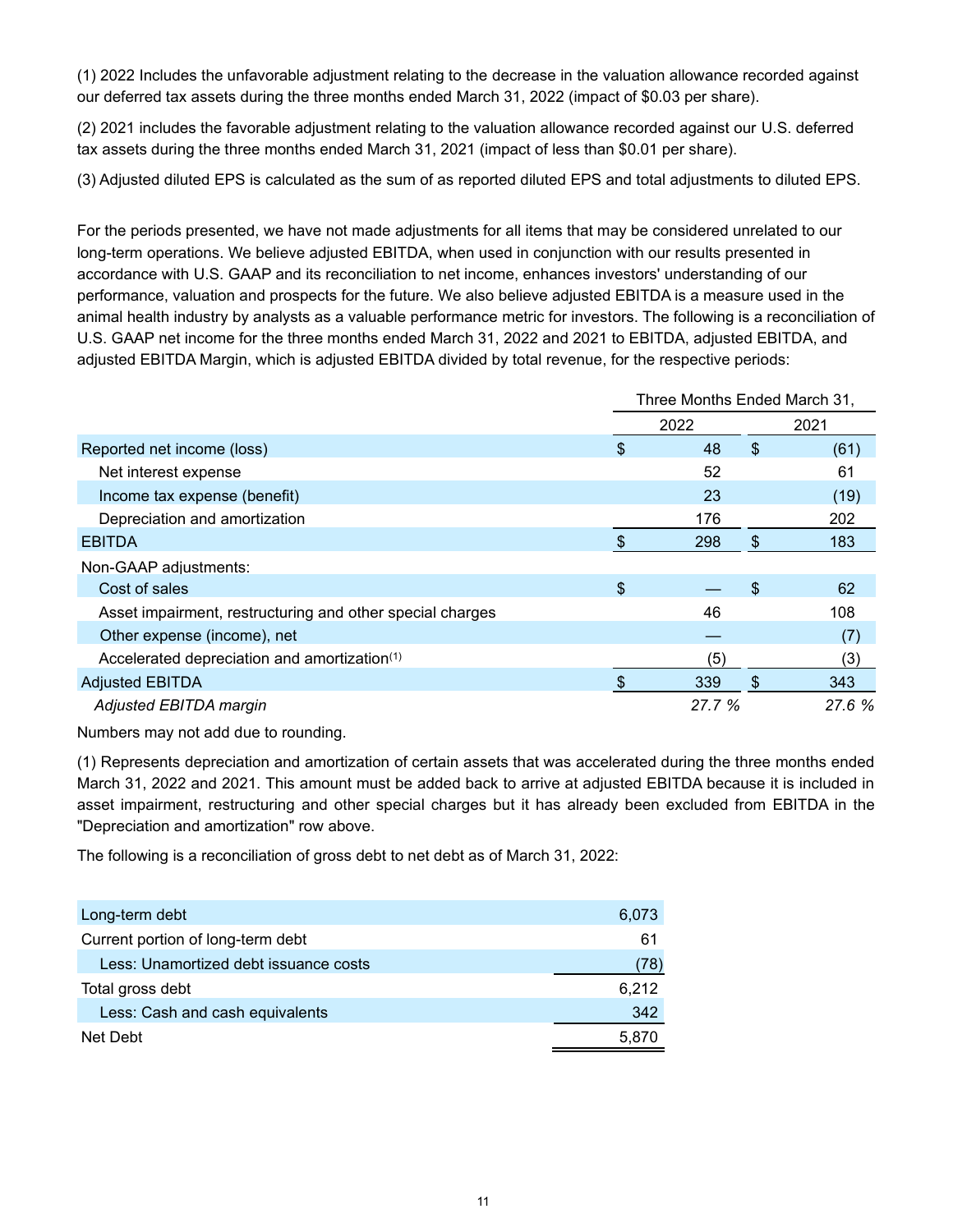# **Elanco Animal Health Incorporated Guidance**

|                                                                           |          | Full Year 2022 Guidance |          |
|---------------------------------------------------------------------------|----------|-------------------------|----------|
| Reported earnings per share                                               | \$0.02   | to                      | \$0.09   |
| Amortization of intangible assets                                         |          | \$1.11                  |          |
| Asset impairment, restructuring, and other special charges <sup>(1)</sup> | \$0.32   | to                      | \$0.36   |
| Other (income) expense, net                                               |          | \$0.03                  |          |
| Subtotal                                                                  | \$1.45   | to                      | \$1.49   |
| Tax impact of adjustments                                                 | \$(0.33) | to                      | \$(0.37) |
| Total adjustments to EPS                                                  | \$1.12   | to                      | \$1.13   |
| Adjusted earnings per share <sup>(2)</sup>                                | \$1.15   | to                      | \$1.21   |

Reconciliation of 2022 full year reported EPS guidance to 2022 adjusted EPS guidance is as follows:

Numbers may not add due to rounding.

(1) Asset impairment, restructuring, and other special charges adjustments primarily relate to integration efforts of acquired businesses, including the animal health business of Bayer, and other related activities.

(2) Adjusted EPS is calculated as the sum of reported EPS and total adjustments to EPS.

Reconciliation of 2022 full year reported net loss to adjusted EBITDA guidance is as follows:

| \$ millions                                                | Full Year 2022 Guidance |               |         |  |
|------------------------------------------------------------|-------------------------|---------------|---------|--|
| Reported net income                                        | \$10                    | to            | \$41    |  |
| Net interest expense                                       |                         | Approx. \$250 |         |  |
| Income tax expense                                         | \$10                    | to            | \$40    |  |
| Depreciation and amortization                              | Approx. \$710           |               |         |  |
| <b>EBITDA</b>                                              | \$975                   | to            | \$1,036 |  |
| Non-GAAP adjustments                                       |                         |               |         |  |
| Asset impairment, restructuring, and other special charges | Approx. \$165           |               |         |  |
| Accelerated depreciation and other special charges         | Approx. \$(20)          |               |         |  |
| Other expense, net                                         |                         | \$(5)         |         |  |
| <b>Adjusted EBITDA</b>                                     | \$1,125                 | to            | \$1,165 |  |
| Adjusted EBITDA margin                                     | 24%                     | to            | 25%     |  |

Reconciliation of 2022 second quarter reported EPS guidance to 2022 second quarter adjusted EPS guidance is as follows: